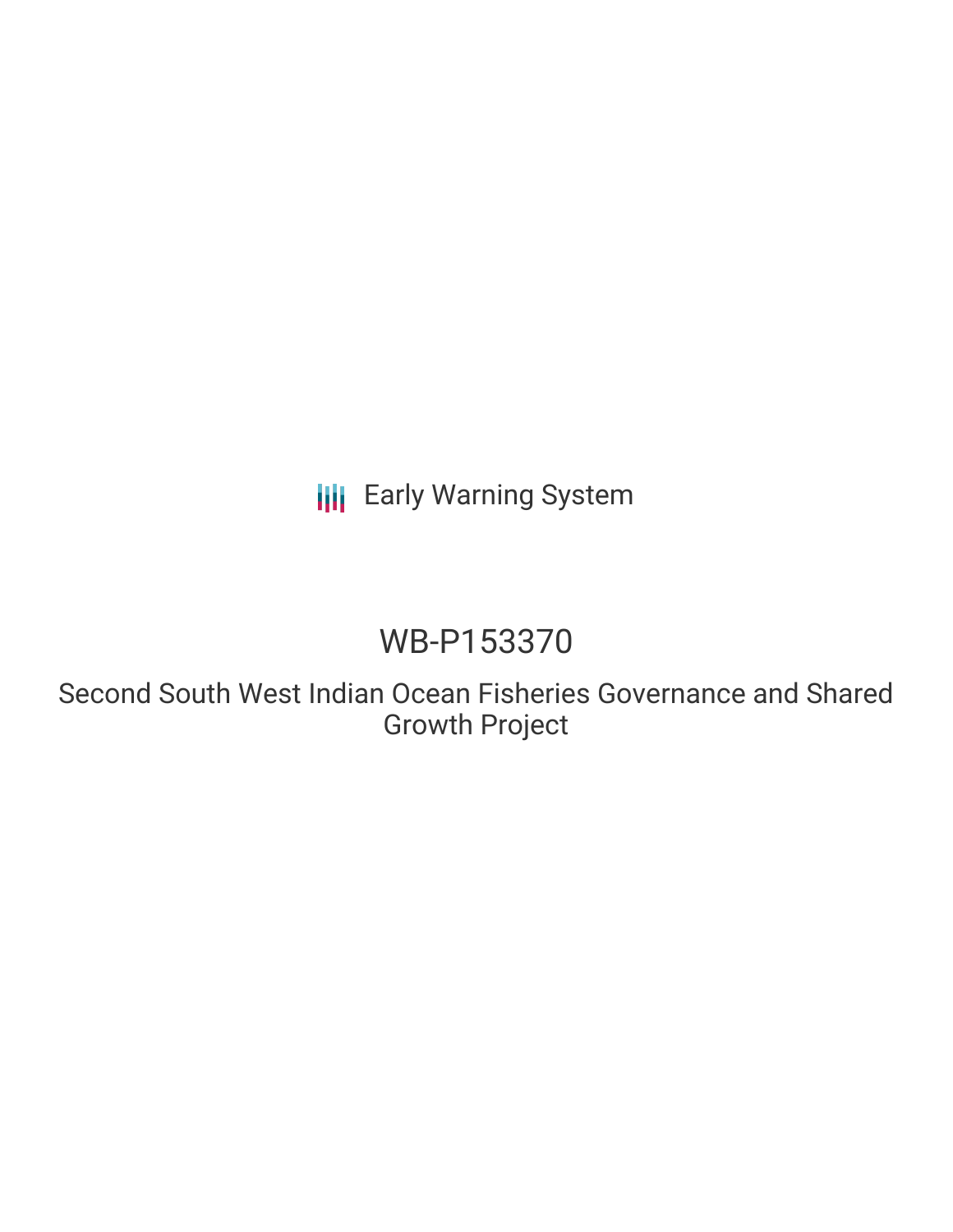

#### **Quick Facts**

| <b>Countries</b>               | Madagascar                                                                    |
|--------------------------------|-------------------------------------------------------------------------------|
| <b>Specific Location</b>       | Diana and Sofia regions; Sava and Analanjirofo regions; and the Melaky region |
| <b>Financial Institutions</b>  | World Bank (WB)                                                               |
| <b>Status</b>                  | Active                                                                        |
| <b>Bank Risk Rating</b>        | B                                                                             |
| <b>Voting Date</b>             | 2017-03-28                                                                    |
| <b>Borrower</b>                | MINISTRY OF FINANCE                                                           |
| <b>Sectors</b>                 | Agriculture and Forestry                                                      |
| <b>Investment Amount (USD)</b> | \$74.00 million                                                               |
| <b>Project Cost (USD)</b>      | $$84.15$ million                                                              |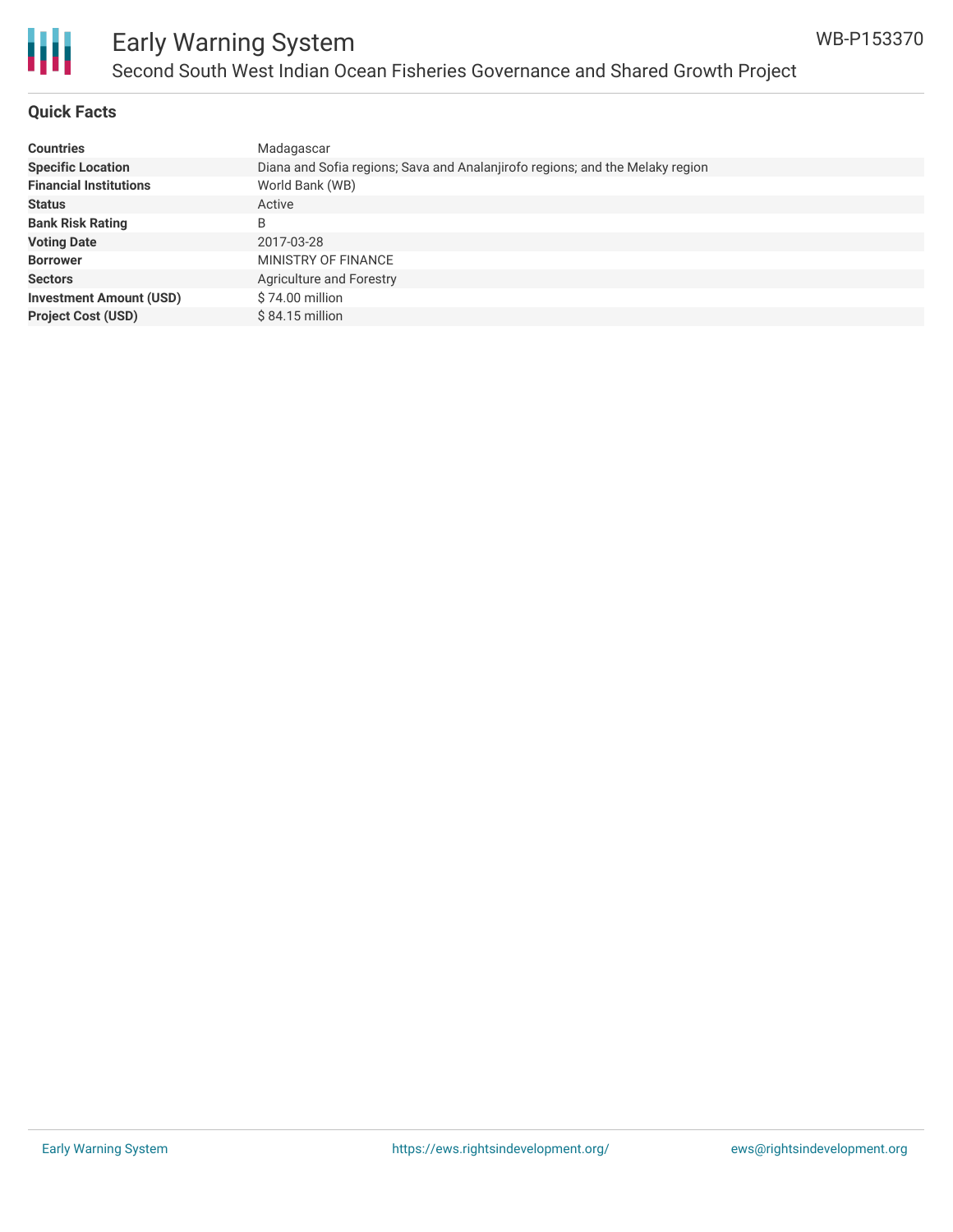

#### **Project Description**

According to bank documents, the proposed Project Development Objective is to improve the management of selected fisheries at regional, national and community levels and to increase access by targeted fishers to alternative livelihood activities.

This project has the following components:

Component 1. Enhanced regional collaboration Component 2. Strengthening capacities for priority fisheries management Component 3. Strengthening capacities for engagement in alternative fishing practices and livelihoods activities Component 4. Project management and coordination

The project will focus on five target areas. Those selected areas have been identified by the Malagasy National Plan as strategic regions for fisheries, and potential fisheries growth poles. Of them three regions where fisheries management plans have been developed or are under finalization are considered priority, namely : Ambaro bay and Ampasidava in the Diana and Sofia regions; Antongil bay in the Sava and Analanjirofo regions and Maintirano area in Melaky region. The two other areas, in the Androy and Atsimo-Atsinanana regions, are characterized by fisheries development potential and the weak presence of the administration as well as the food shortage challenge in the Androy region.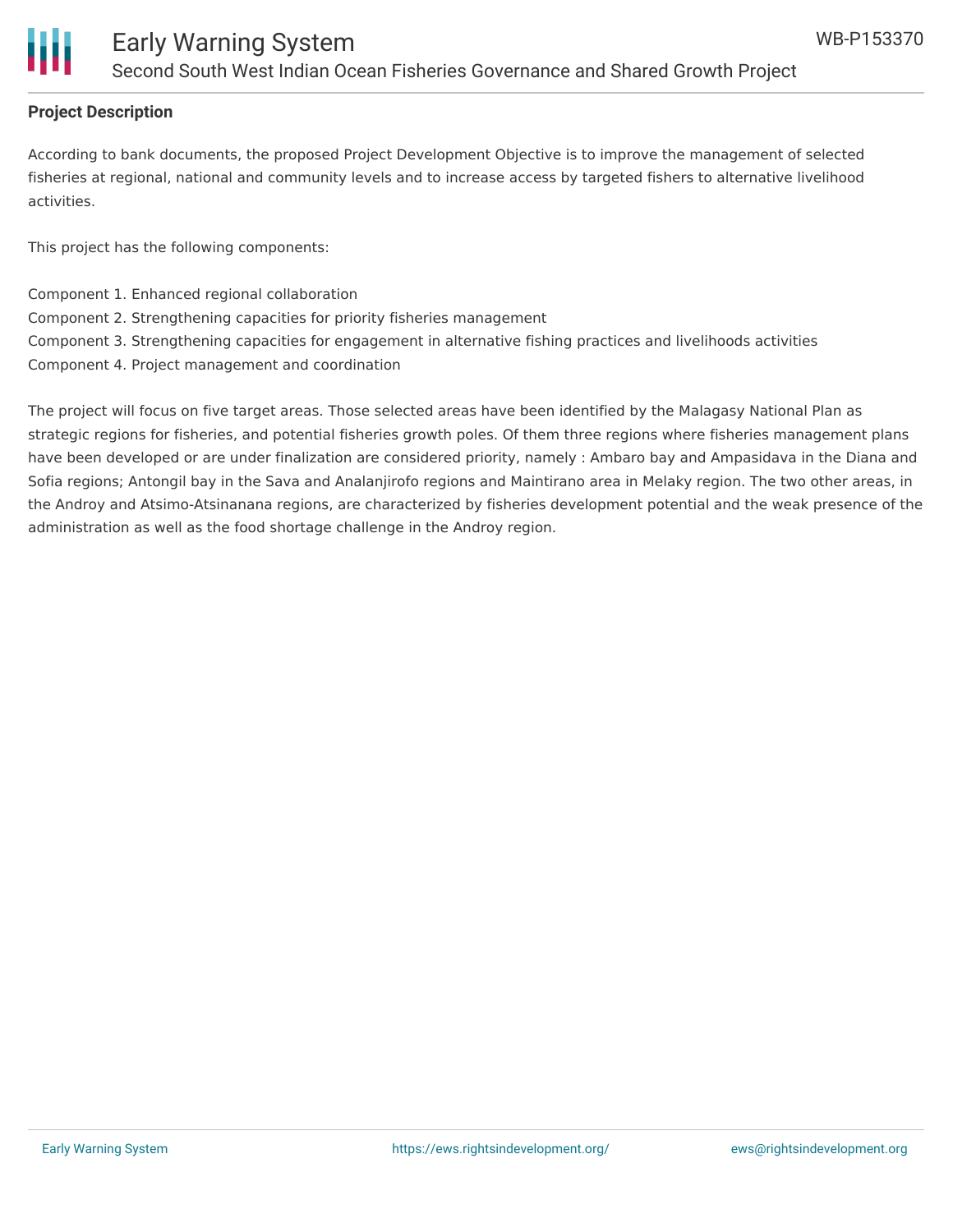

## Early Warning System Second South West Indian Ocean Fisheries Governance and Shared Growth Project

#### **Investment Description**

World Bank (WB)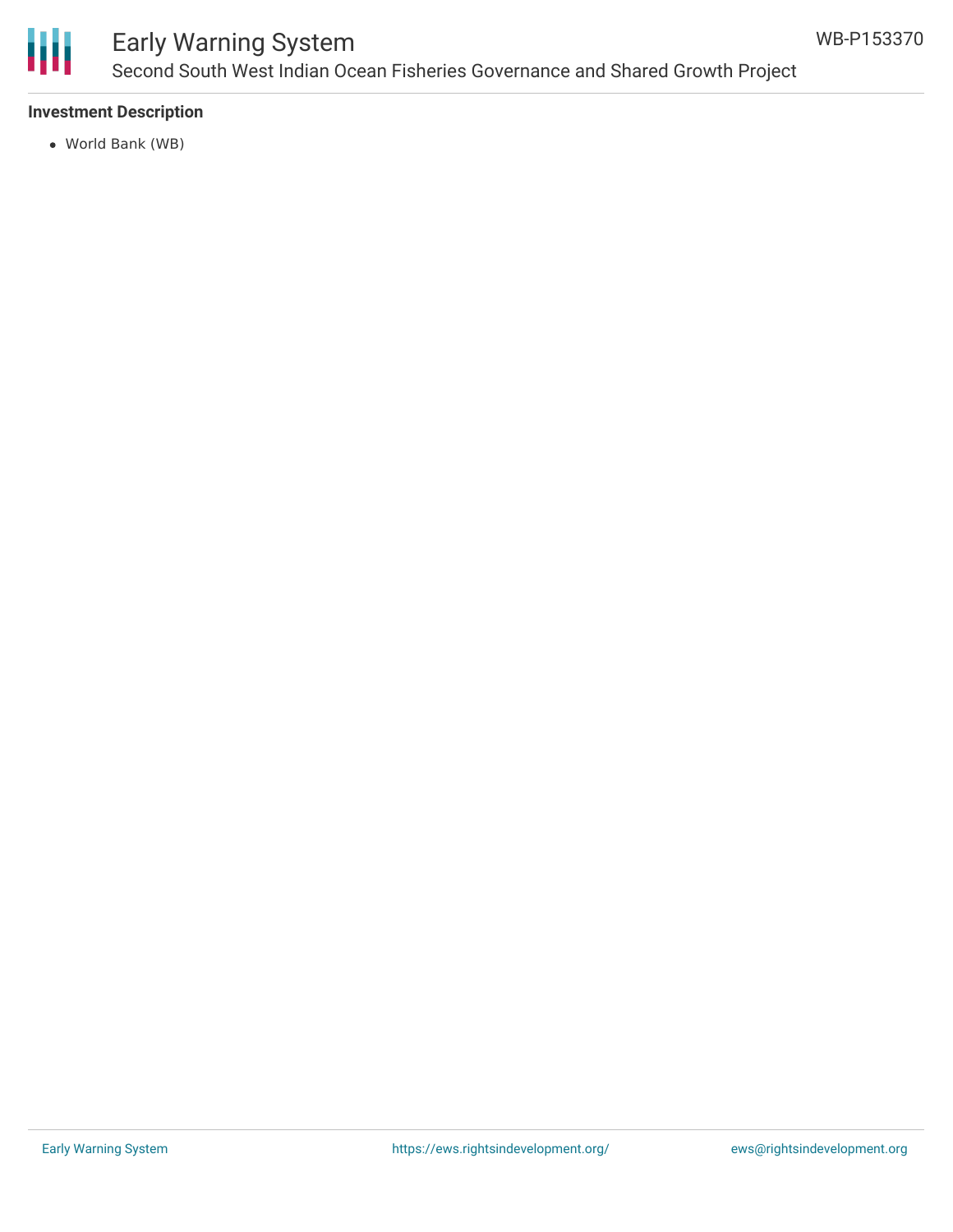

#### **Contact Information**

ACCOUNTABILITY MECHANISM OF WORLD BANK

The World Bank Inspection Panel is the independent complaint mechanism and fact-finding body for people who believe they are likely to be, or have been, adversely affected by a World Bank-financed project. If you submit a complaint to the Inspection Panel, they may investigate to assess whether the World Bank is following its own policies and procedures for preventing harm to people or the environment. You can contact the Inspection Panel or submit a complaint by emailing ipanel@worldbank.org. You can learn more about the Inspection Panel and how to file a complaint at: http://ewebapps.worldbank.org/apps/ip/Pages/Home.aspx.